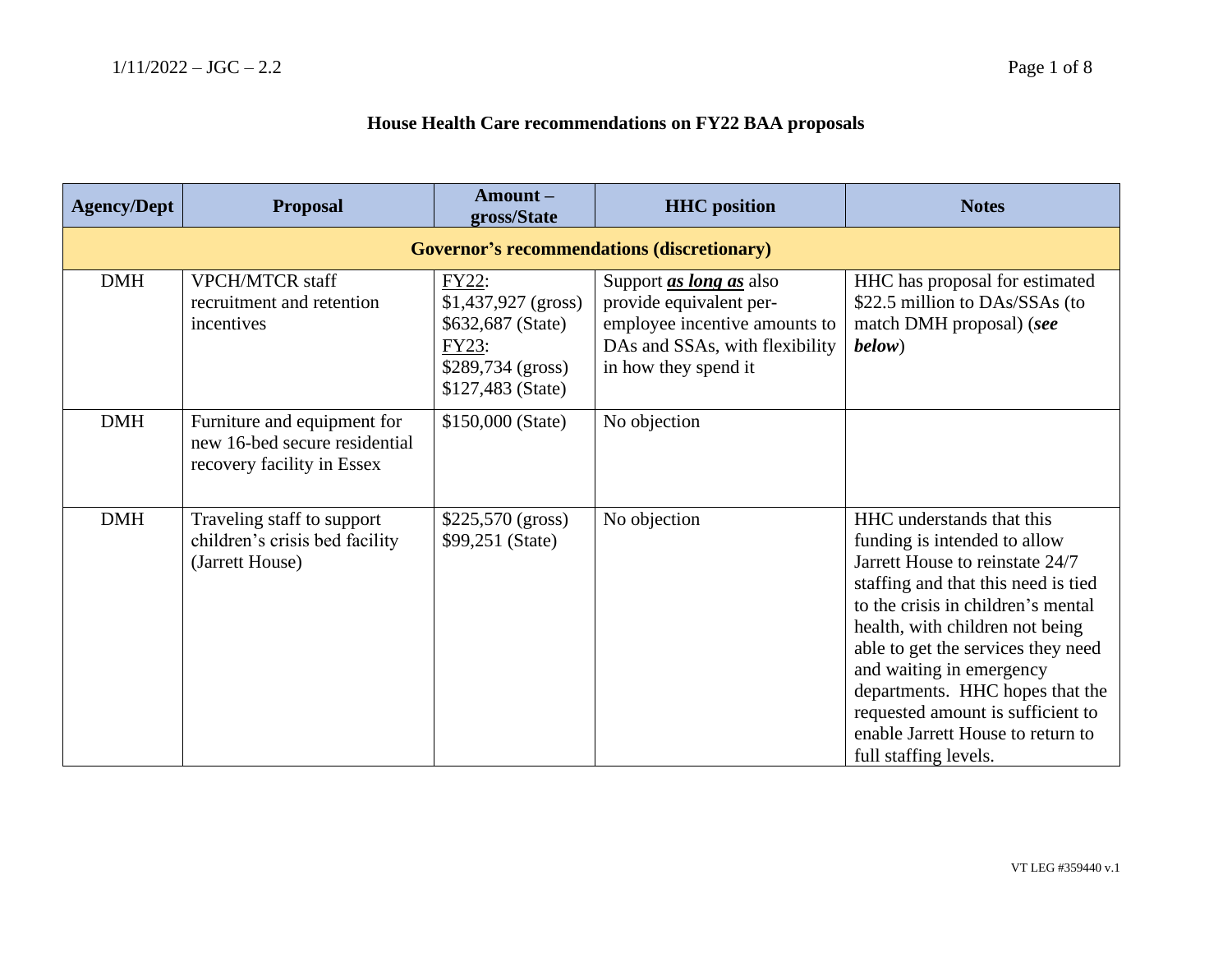| <b>Agency/Dept</b> | <b>Proposal</b>                                                                       | Amount-<br>gross/State                         | <b>HHC</b> position                                    | <b>Notes</b>                                                                                                                                                                                                                                                                                                                                                                                                                                       |
|--------------------|---------------------------------------------------------------------------------------|------------------------------------------------|--------------------------------------------------------|----------------------------------------------------------------------------------------------------------------------------------------------------------------------------------------------------------------------------------------------------------------------------------------------------------------------------------------------------------------------------------------------------------------------------------------------------|
| <b>DMH</b>         | Maintain 24/7 staffing of 988<br>suicide prevention line                              | \$440,000 (State)                              | No objection                                           | HHC intends to closely examine<br>and evaluate suicide prevention<br>activities in Vermont this session                                                                                                                                                                                                                                                                                                                                            |
| <b>DVHA</b>        | Vermont Health Information<br>Exchange (VHIE) contract and<br>grant changes           | $(\$845,460)$ (gross)<br>$(\$255,480)$ (State) | No objection                                           |                                                                                                                                                                                                                                                                                                                                                                                                                                                    |
| <b>DVHA</b>        | Medicaid rate adjustments                                                             | $$4,716,275$ (gross)<br>\$2,069,406 (State)    | Support, especially increases<br>in primary care rates | HHC plans to explore in more<br>depth in context of FY23 budget                                                                                                                                                                                                                                                                                                                                                                                    |
| <b>DVHA</b>        | Per diem payment rate for<br>emergency departments for<br>patients awaiting placement | \$250,000 (gross)<br>\$109,695 (State)         | Support                                                | HHC would condition use of<br>funds on hospitals also addressing<br>patient experience of care during<br>delays – see HHC language<br><u>proposal at end of document</u><br>HHC is concerned about whether<br>this amount is sufficient (and<br>fully understands that this is not a<br>solution to the problem of patients<br>boarding in hospital emergency<br>departments; also acknowledges<br>that not all patients in ED are in<br>Medicaid) |
| <b>DVHA</b>        | Payment reform for High-Tech<br>Nursing program                                       | $$152,239$ (gross)<br>\$66,985 (State)         | No objection                                           |                                                                                                                                                                                                                                                                                                                                                                                                                                                    |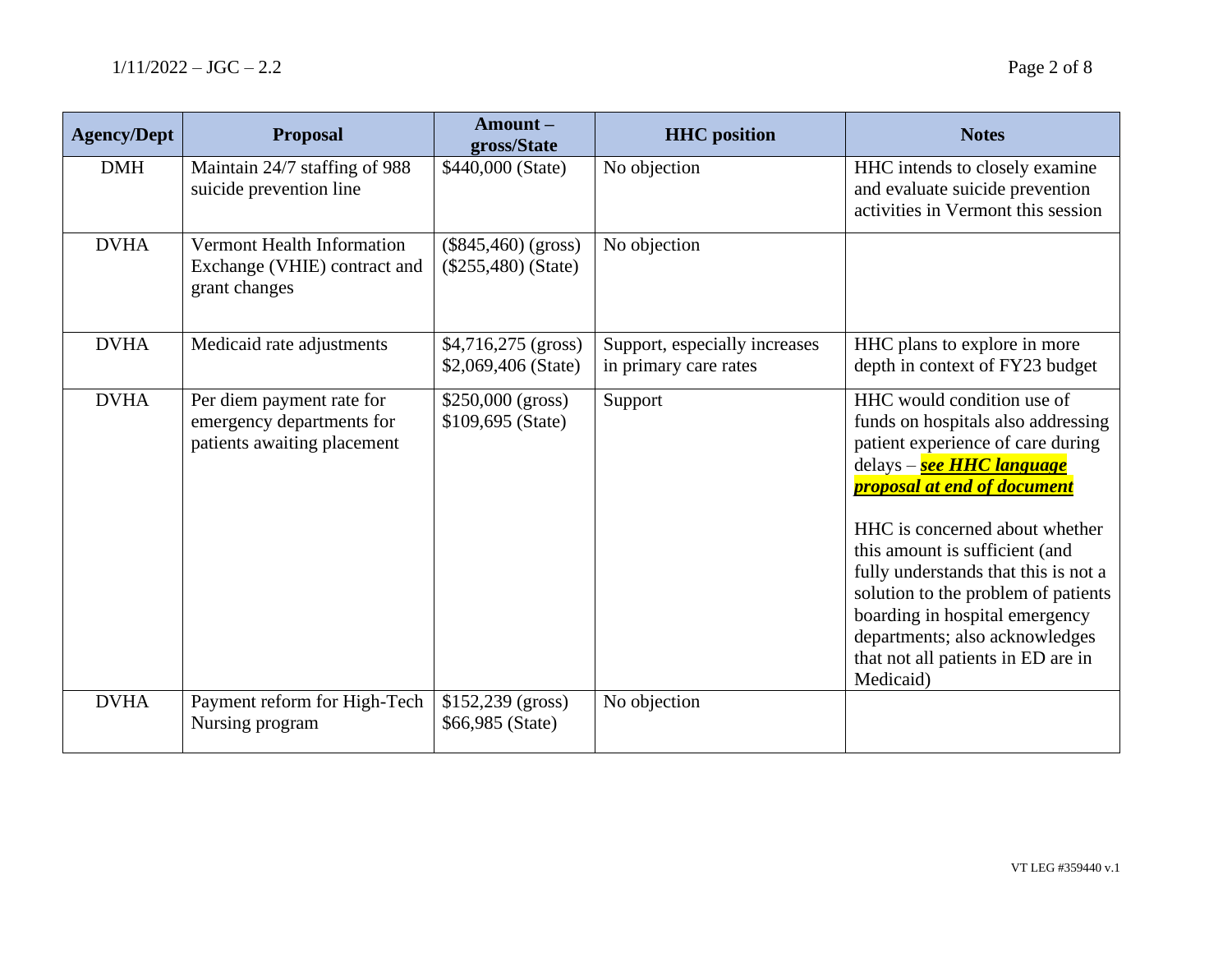| <b>Agency/Dept</b>                                            | <b>Proposal</b>                                                                                               | Amount-<br>gross/State  | <b>HHC</b> position                                                                                                                                                                                                                                        | <b>Notes</b>                                                                                                                                                                                                                                                                          |  |
|---------------------------------------------------------------|---------------------------------------------------------------------------------------------------------------|-------------------------|------------------------------------------------------------------------------------------------------------------------------------------------------------------------------------------------------------------------------------------------------------|---------------------------------------------------------------------------------------------------------------------------------------------------------------------------------------------------------------------------------------------------------------------------------------|--|
| <b>AHS</b>                                                    | \$25 million to AHS to<br>"address emergent and exigent<br>circumstances following the<br>COVID-19 pandemic"  | \$25,000,000<br>(State) | Support, with the<br>understanding that flexibility is<br>required in this time of<br>COVID emergency                                                                                                                                                      | HHC anticipates usage of funds<br>will be similar to the Health Care<br><b>Provider Stabilization Grant</b><br>Program established by 2020 Acts<br>and Resolves No. 136, Sec. 7 and<br>would like to receive an<br>accounting of how funds were<br>spent as required in that act      |  |
|                                                               |                                                                                                               |                         |                                                                                                                                                                                                                                                            | Language should be revised to<br>reflect emergent and exigent<br>circumstances "as a result of" the<br>COVID-19 pandemic                                                                                                                                                              |  |
| <b>AHS</b>                                                    | \$15 million to AHS for<br>"Healthcare Workforce<br>Retention incentives"                                     | \$15,000,000<br>(State) | Support, with the<br>understanding that House<br><b>Appropriations Committee</b><br>plans to integrate these funds<br>into larger amount of funds to<br>be made available in response<br>to all requests for health care<br>workforce retention incentives |                                                                                                                                                                                                                                                                                       |  |
| <b>HHC</b> proposals (not part of Governor's recommendations) |                                                                                                               |                         |                                                                                                                                                                                                                                                            |                                                                                                                                                                                                                                                                                       |  |
| <b>OPR</b>                                                    | To set up telehealth<br>registration program and<br>address OPR's anticipated<br>COVID-related budget deficit | \$1,000,000 (State)     | Support; this is an important<br>patient protection and<br>continuity of care initiative.<br>HHC plans to propose both a<br>short-term telehealth<br>registration program and a<br>longer-term telehealth                                                  | Proposal comes as a result of the<br>recommendations in the 2021<br>Acts and Resolves No. 21 report<br>on facilitating interstate practice<br>of health care professionals using<br>telehealth. The funding needs to<br>be provided in BAA as it relates<br>to ensuring access to and |  |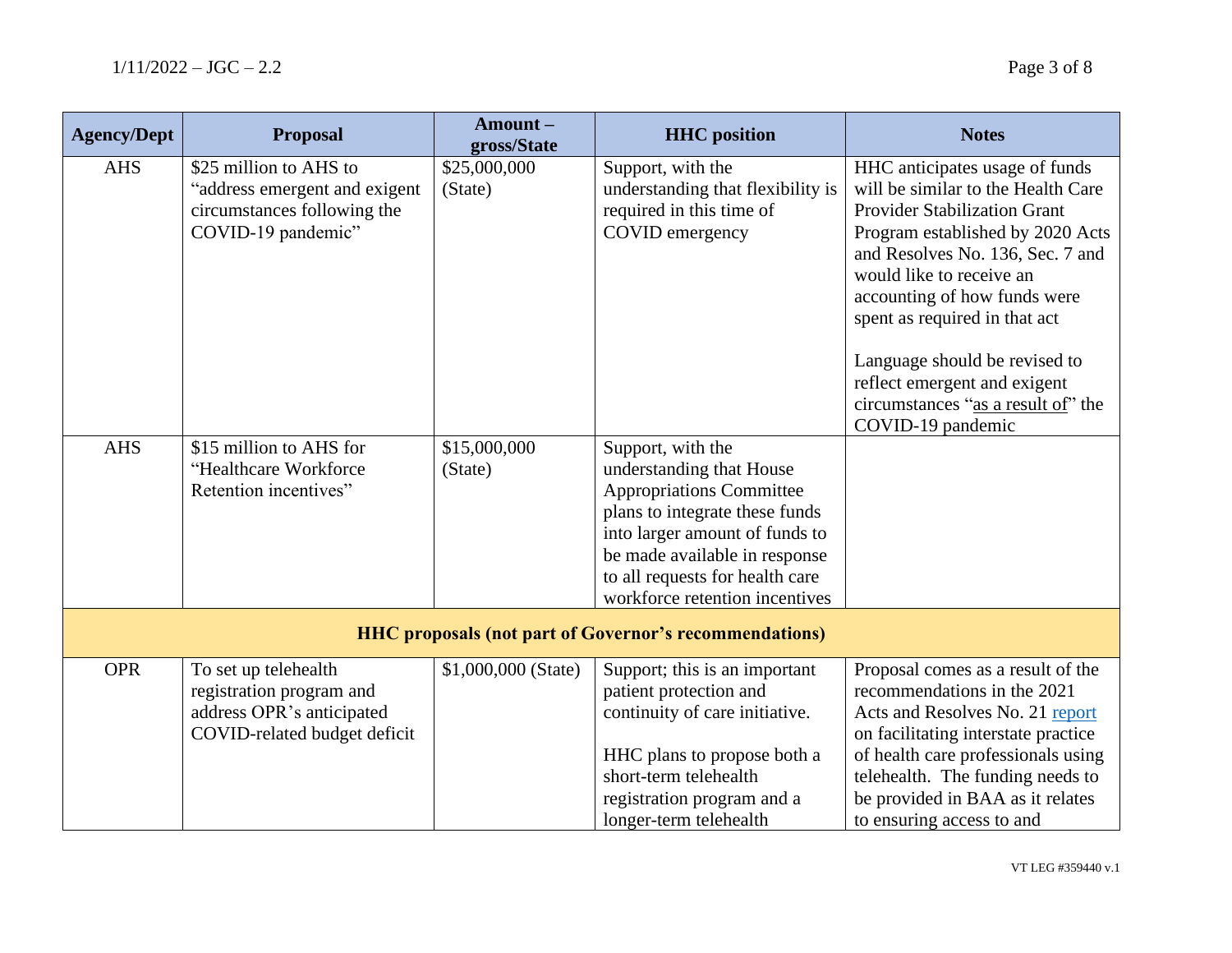| <b>Agency/Dept</b> | <b>Proposal</b>                                                                                                                                                                                                                                                                                                                                             | Amount-<br>gross/State                                                                                     | <b>HHC</b> position                                                                                                                                                                                                                                                                                     | <b>Notes</b>                                                                                                                                                                                                                                                                                                                                                                                                                                                                                                                                |
|--------------------|-------------------------------------------------------------------------------------------------------------------------------------------------------------------------------------------------------------------------------------------------------------------------------------------------------------------------------------------------------------|------------------------------------------------------------------------------------------------------------|---------------------------------------------------------------------------------------------------------------------------------------------------------------------------------------------------------------------------------------------------------------------------------------------------------|---------------------------------------------------------------------------------------------------------------------------------------------------------------------------------------------------------------------------------------------------------------------------------------------------------------------------------------------------------------------------------------------------------------------------------------------------------------------------------------------------------------------------------------------|
|                    |                                                                                                                                                                                                                                                                                                                                                             |                                                                                                            | licensure program, in Act 6<br>extension bill.                                                                                                                                                                                                                                                          | continuity of care and to<br>safeguarding patient safety by<br>requiring out-of-state providers to<br>be registered with the Office of<br>Professional Regulation (OPR).<br>If funding is not provided,<br>Vermont licensees' fees would<br>have to be used to subsidize out-<br>of-state health professionals<br>delivering services to<br>Vermonters.                                                                                                                                                                                     |
| <b>HHC</b>         | Provide recruitment and<br>retention incentives for<br>designated agency and<br>specialized service agency<br>(DA/SSA) staff. Funds must<br>be used to support stabilization<br>of community mental health<br>and substance use disorder<br>treatment (MH/SUD)<br>providers and must not be<br>diverted or otherwise used to<br>pay for institutional care. | \$22,500,000, or<br>another amount<br>determined<br>appropriate by<br>House<br>Appropriations<br>Committee | Support; these funds are<br>necessary to address the<br>critical need to stabilize the<br>community MH/SUD<br>workforce to meet<br>Vermonters' health care needs.<br>This proposal aligns with the<br>amounts DMH proposed for<br>recruitment and retention for<br>State employees at VPCH and<br>MTCR. | Need to achieve parity for<br>community MH/SUD providers<br>with the recruitment and retention<br>proposals for State employees at<br>VPCH/MTCR. DAs and SSAs<br>must receive their proportional<br>share of the funds appropriated.<br>Need to provide flexibility within<br>system to deploy funds<br>appropriately. Funds need to be<br>distributed across entire<br>continuum of direct care workers;<br>parity is important, but that does<br>not necessarily mean equal<br>amounts to all employees.<br>HHC recognizes that financial |
|                    |                                                                                                                                                                                                                                                                                                                                                             |                                                                                                            |                                                                                                                                                                                                                                                                                                         | compensation for community                                                                                                                                                                                                                                                                                                                                                                                                                                                                                                                  |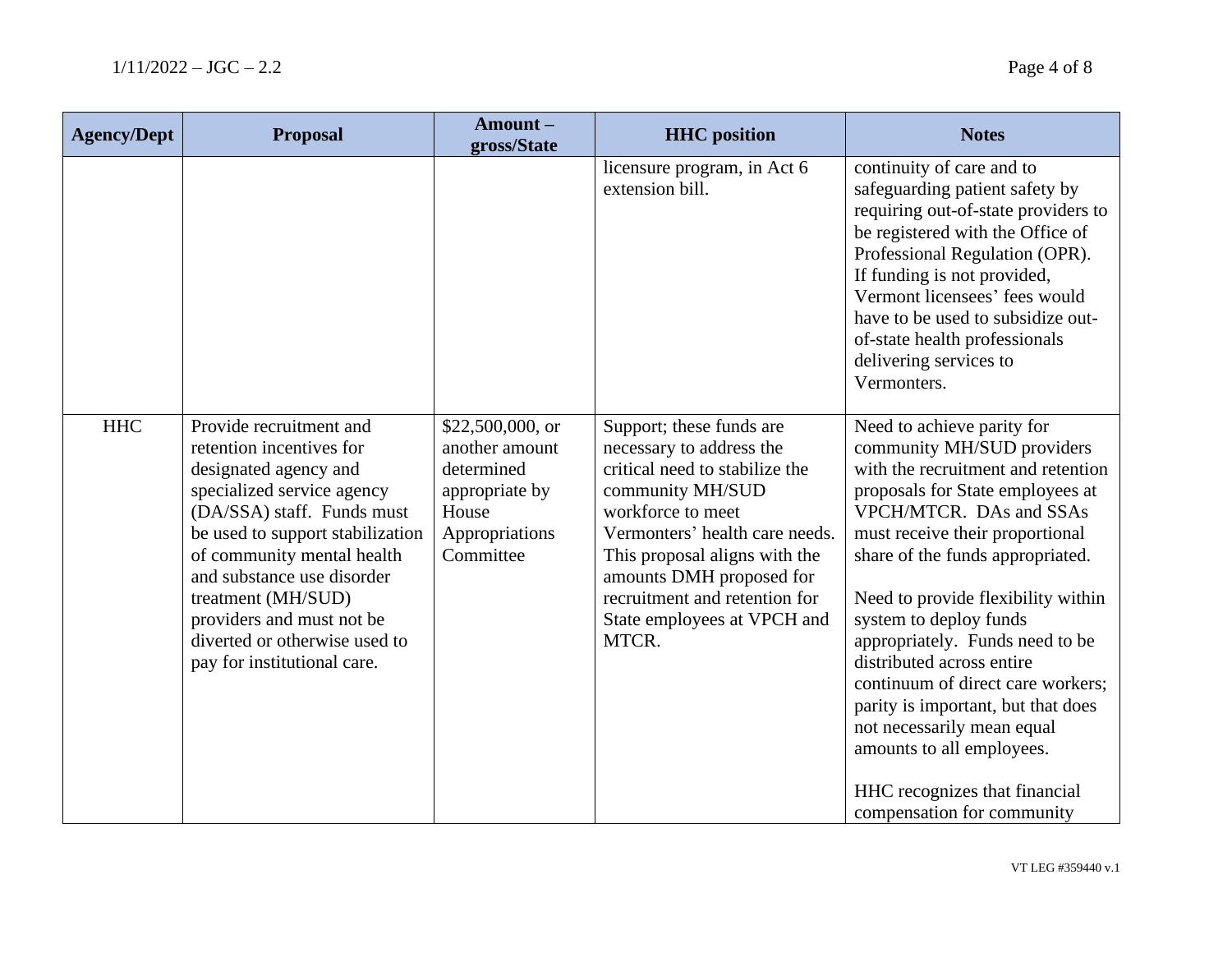| <b>Agency/Dept</b>                   | <b>Proposal</b>                                                            | Amount-<br>gross/State                                  | <b>HHC</b> position | <b>Notes</b>                                                                                                                                                                                                                                                                                                                                                                                                                                                                                                                  |
|--------------------------------------|----------------------------------------------------------------------------|---------------------------------------------------------|---------------------|-------------------------------------------------------------------------------------------------------------------------------------------------------------------------------------------------------------------------------------------------------------------------------------------------------------------------------------------------------------------------------------------------------------------------------------------------------------------------------------------------------------------------------|
|                                      |                                                                            |                                                         |                     | MH/SUD providers is not<br>equitable (e.g., with<br>compensation for State<br>employees) and that we need to<br>make a commitment to bring<br>community providers up to a<br>more equitable level of<br>compensation over time; we are<br>not going to achieve that in the<br>BAA, but it needs to be<br>addressed. Chronic underfunding<br>has put access to mental health<br>services in crisis.<br>HAC should maximize federal<br>funding to extent possible.<br>HHC wants HAC to require<br>reporting on use of funds and |
|                                      |                                                                            |                                                         |                     | impact on recruitment and<br>retention.                                                                                                                                                                                                                                                                                                                                                                                                                                                                                       |
| Net neutral and/or non-discretionary |                                                                            |                                                         |                     |                                                                                                                                                                                                                                                                                                                                                                                                                                                                                                                               |
| <b>DMH</b>                           | Fund transfer to DVHA for<br><b>Brattleboro Retreat Level 1</b><br>and CRT | (\$13,000,000)<br>(gross)<br>$(\$5,720,000)$<br>(State) | No objection        | Net neutral to AHS                                                                                                                                                                                                                                                                                                                                                                                                                                                                                                            |
| <b>DVHA</b>                          | Fund transfer from DMH for<br><b>Brattleboro Retreat</b>                   | \$13,000,000<br>(gross)<br>\$5,720,000 (State)          | No objection        | Net neutral to AHS                                                                                                                                                                                                                                                                                                                                                                                                                                                                                                            |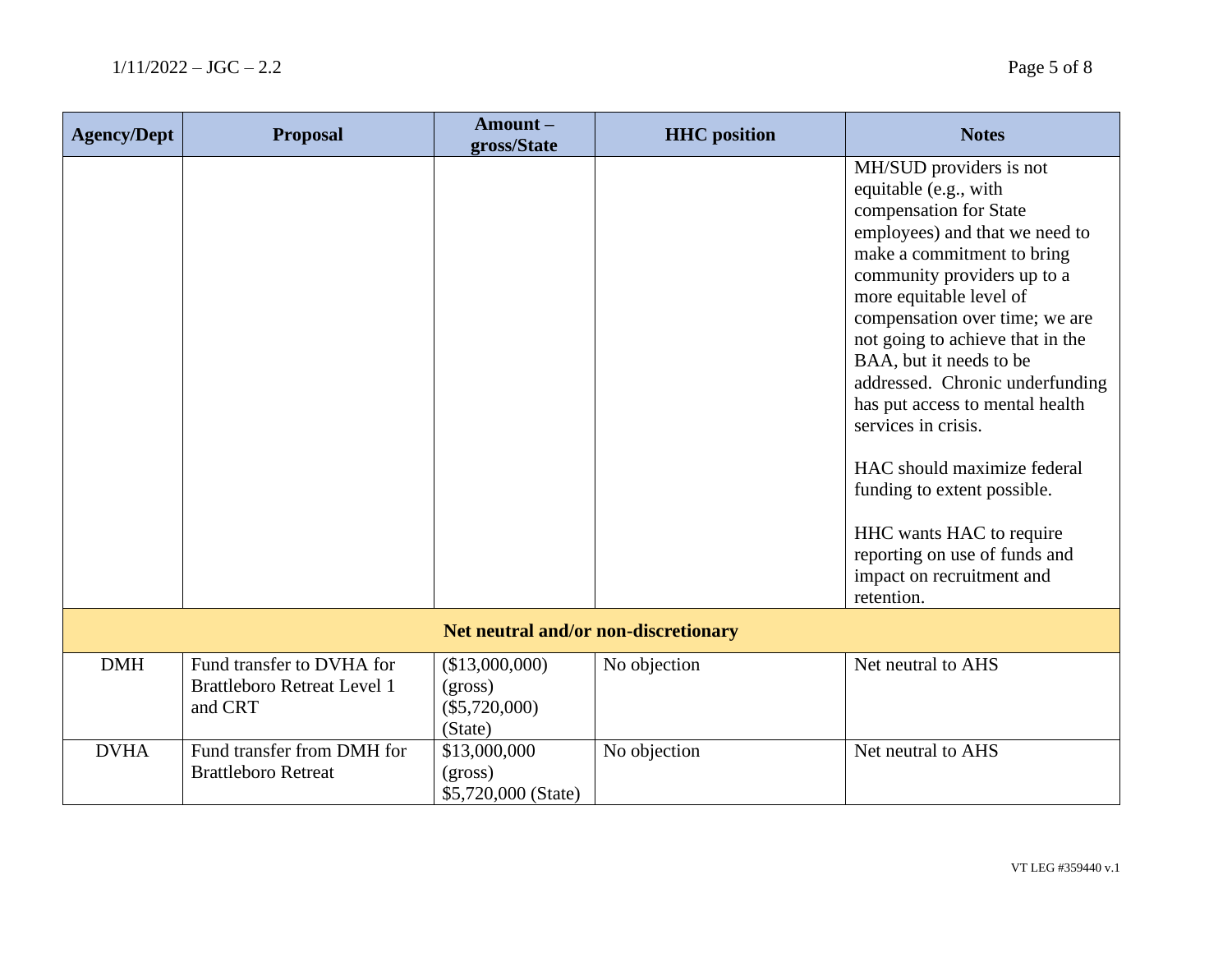| <b>Agency/Dept</b> | <b>Proposal</b>                                                                                       | Amount-<br>gross/State                        | <b>HHC</b> position | <b>Notes</b>                                                             |
|--------------------|-------------------------------------------------------------------------------------------------------|-----------------------------------------------|---------------------|--------------------------------------------------------------------------|
| <b>DMH</b>         | Fund transfer to DVHA to<br>cover actual costs of NFI<br>hospital diversion program                   | $(\$202,051)$ (gross)<br>$(\$91,425)$ (State) | No objection        | Net neutral to AHS                                                       |
| <b>DVHA</b>        | Fund transfer from DMH for<br>NFI hospital diversion<br>program                                       | \$207,784 (gross)<br>\$91,425 (State)         | No objection        | Net neutral to AHS                                                       |
| <b>DMH</b>         | One-time funds carried<br>forward from FY21 for RRMC<br>Level 1 cost settlements                      | \$430,000 (gross)<br>\$189,200 (State)        | Nondiscretionary    | Contractual obligation                                                   |
| <b>DVHA</b>        | Fund transfer for Act 48 (Dr.<br>Dynasaur-like coverage) from<br>DVHA State-Only to<br>Administrative | \$200,000 (State)                             | No objection        | Net neutral to AHS                                                       |
| <b>DVHA</b>        | Patient access to health care<br>information per CMS<br>regulation                                    | $$281,333$ (gross)<br>\$140,666 (State)       | Nondiscretionary    | Federal requirement                                                      |
| <b>DVHA</b>        | Changes to VHIE cost<br>allocation based on federal<br>financial participation                        | \$2,429,434 (State)                           | Nondiscretionary    | Federal government changed<br>federal financial participation<br>amounts |
| <b>DVHA</b>        | Transfer from AHS for<br>Delivery System Reform HIT<br>spending authority                             | \$141,149<br>(gross/State)                    | No objection        | Net neutral to AHS                                                       |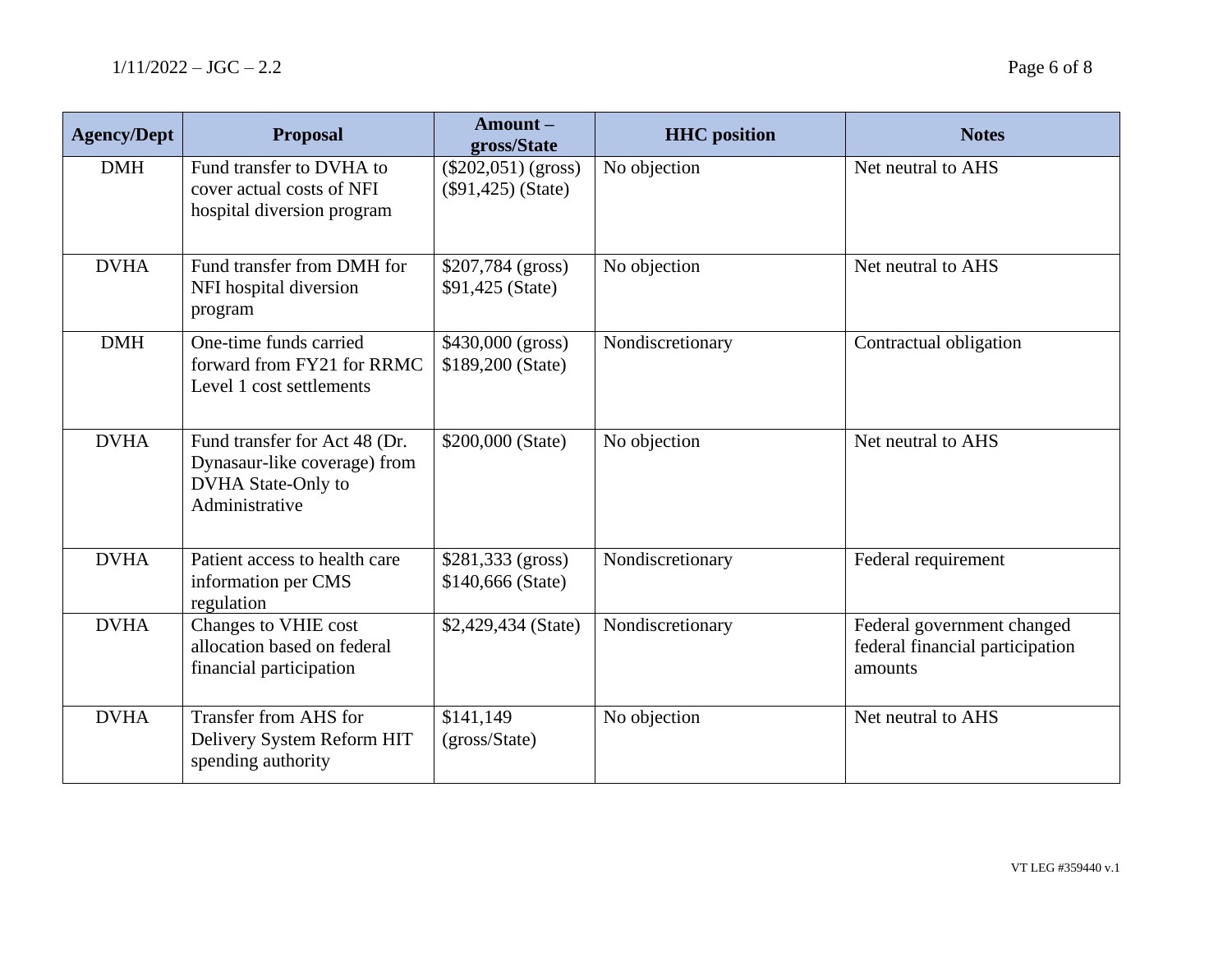| <b>Agency/Dept</b> | <b>Proposal</b>                                 | $A$ mount $-$<br>gross/State                       | <b>HHC</b> position | <b>Notes</b>                                                                                                               |
|--------------------|-------------------------------------------------|----------------------------------------------------|---------------------|----------------------------------------------------------------------------------------------------------------------------|
| <b>DVHA</b>        | Medicaid caseload and<br>utilization changes    | \$67,520,950<br>(gross)<br>\$28,727,103<br>(State) | Nondiscretionary    | No terminations/redeterminations<br>during public health emergency;<br>some mitigation due to 6.2%<br>FMAP bump from FFCRA |
| <b>DVHA</b>        | Performance Year 2020 ACO<br>settlement         | \$15,396,860<br>(gross)<br>\$6,745,252 (State)     | Nondiscretionary    | Contractual obligation; HHC<br>plans to continue work on health<br>care reform initiatives                                 |
| <b>DVHA</b>        | Medicare buy-in and caseload<br>changes         | $$6,247,250$ (gross)<br>\$2,522,118 (State)        | Nondiscretionary    | Enrollment is up; CMS increased<br>Medicare Part B premiums                                                                |
| <b>DVHA</b>        | Medicaid expense transfer<br>from DCF           | \$60,000 (gross)<br>\$26,400 (State)               | No objection        | Net neutral to AHS                                                                                                         |
| <b>DVHA</b>        | Medicare clawback for duals'<br>Part D expenses | $($171,507)$ (State)                               | No objection        | Net positive to $DVHA - 6.2\%$<br>FMAP bump increased federal<br>share                                                     |
| <b>DVHA</b>        | Anticipated changes to CHIP<br>FMAP in FY22     | $(\$281,535)$ (State)                              | No objection        | Net positive to DVHA                                                                                                       |

## **Language for addition to emergency department per diem rates**:

Sec. \_\_\_. HOSPITALS; EMERGENCY DEPARTMENTS; PATIENTS AWAITING PLACEMENT; PER DIEM RATES

(a) A hospital shall use funds received for per diem rates in their emergency departments to improve the patient experience of care

for individuals encountering long delays in admission for inpatient psychiatric treatment, in direct consultation with the Department of

Mental Health and with individuals and families with lived experience of mental health emergencies.